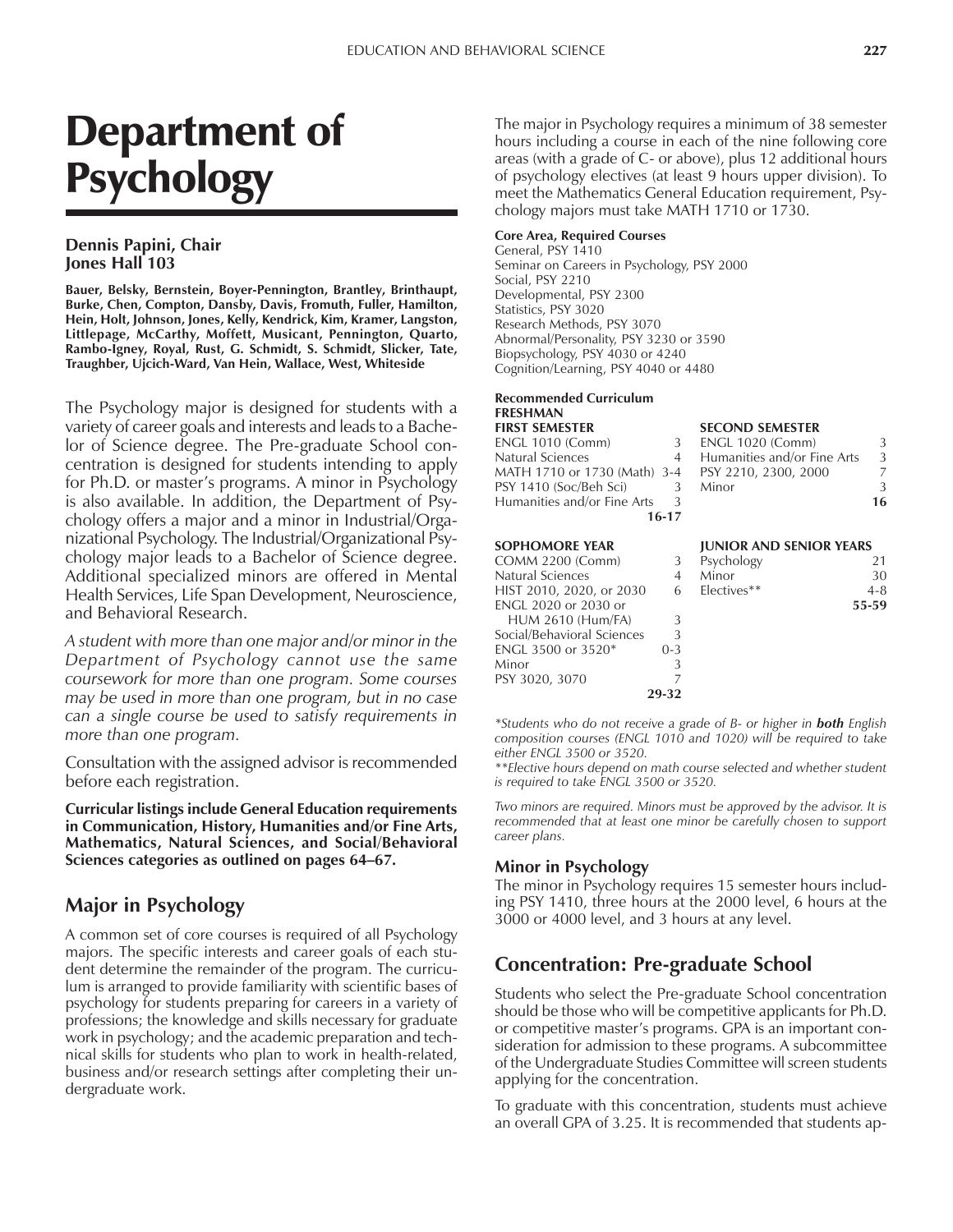ply for this concentration between the completion of 45 and 60 hours.

#### **Required Courses**

- PSY 1410 General Psychology
- PSY 2000 Seminar on Careers in Psychology
- PSY 2210 Psychology of Social Behavior
- PSY 2300 Developmental Psychology
- PSY 3020 Basic Statistics for Behavioral Science
- PSY 3070 Research Methods
- PSY 3230 Abnormal Psychology OR
- PSY 3590 Personality
- PSY 4030 Psychology of Sensation and Perception OR PSY 4240 Behavioral Neuroscience

PSY 4040 Introduction to Cognitive Psychology OR PSY 4480 Learning Theories

- PSY 4070 Advanced Statistics for the Behavioral Sciences
- PSY 4080 Advanced Research Methods OR
	- U H 4950 Honors Independent Research (with approval) OR PSY 3990 Research in Psychology (with approval)

Plus 9 additional hours of psychology electives (at least 6 upper division)

ENGL 3500 Applied Writing OR ENGL 3520 Professional Writing (Taken only if GPA in ENGL 1010 and 1020 is less than 3.50.)

**EECOND SEMESTER** 

# **Recommended Curriculum FRESHMAN**

| <b>ENGL 1010 (Comm)</b>      | 3         | <b>ENGL 1020 (Comm)</b>        | 3         |
|------------------------------|-----------|--------------------------------|-----------|
| Natural Sciences             | 4         | Humanities and/or Fine Arts    | 3         |
| MATH 1710 or 1730 (Math) 3-4 |           | PSY 2210, 2300, 2000           | 7         |
| PSY 1410 (Soc/Beh Sci)       | 3         | Minor                          | 3         |
| Humanities and/or Fine Arts  | 3         |                                | 16        |
|                              | $16 - 17$ |                                |           |
| <b>SOPHOMORE YEAR</b>        |           | <b>JUNIOR AND SENIOR YEARS</b> |           |
| COMM 2200 (Comm)             | 3         | Psychology                     | 24        |
| Natural Sciences             | 4         | Minor                          | 12        |
| HIST 2010, 2020, or 2030     | 6         | Electives*                     | $19 - 23$ |
| <b>ENGL 2020 or 2030 or</b>  |           |                                | 55-59     |
| <b>HUM 2610 (Hum/FA)</b>     | 3         |                                |           |
| Social/Behavioral Sciences   | 3         |                                |           |
| ENGL 3500 or 3520*           | $0 - 3$   |                                |           |
| Minor                        | 3         |                                |           |
| PSY 3020, 3070               |           |                                |           |

*\*Elective hours depend on math course selected and whether student is required to take ENGL 3500 or 3520.*

**29-32**

*One minor is required (nonpsychology.)*

# **Major in Industrial/Organizational Psychology**

Industrial/Organizational Psychology deals with a variety of human resource and organizational issues, such as employee selection, training, job analysis, and employee motivation. The major in Industrial/Organizational Psychology is designed to (a) prepare students for entry-level positions in human resource departments of business and industries and (b) provide a background for students wishing to pursue graduate work in psychology, industrial/organizational psychology, or related fields.

The major consists of 16 hours of required psychology foundation courses (which must be completed with a grade of Cor above in each course), 6 hours of elective psychology foundation courses selected from a list, 18 hours of required I/O psychology courses (which must be completed with a grade of C- or above in each course), and 6 hours of elective I/O psychology courses selected from a list. A minor in a related field\* is required. To meet the General Education Mathematics requirement, Industrial/Organizational Psychology majors must take MATH 1710 or 1730.

#### **Psychology Foundation Courses**

- **Required Courses (16 hours)**
- PSY 1410 General Psychology
- PSY 2210 Psychology of Social Behavior
- PSY 3020 Basic Statistics for Behavioral Sciences
- PSY 3070 Research Methods
- PSY 4260 Introduction to Psychological Testing

*Electives (6 hours)*

- PSY 3230 Abnormal Psychology
	- OR PSY 3590 Personality
	- OR PSY 4610 Adult Psychology and Aging
- PSY 4040 Introduction to Cognitive Psychology OR PSY 4070 Advanced Statistics for the Behavioral Sciences OR PSY 4480 Learning Theories

#### **I/O Psychology Courses Required Courses (18 hours)**

PSY 3320 Introduction to Industrial and Organizational Psychology

- PSY 4360 Organizational Psychology
- PSY 4270 Personnel Selection and Placement
- PSY 4290 Wage and Salary Administration
- PSY 4330 Industrial/Organizational Training and Development
- PSY 4370 Motivation and Work Attitudes

*Electives (6 hours from the following courses):*

- PSY 4380 Group Dynamics
- PSY 4390 Persuasion
- PSY 4720 Multicultural Perspectives in Psychology and Education
- PSY 4730 Apprenticeship: Industrial
- PSY 4340 Human Factors Psychology
- PSY 4350 Safety Psychology

Students who do not receive a grade of B- or higher in **both** English composition courses (ENGL 1010 and 1020) are required to take either ENGL 3500 or 3520.

*\*Students must complete a minor in one of the following fields: Business Administration, Business Law, Industrial Relations, Information Systems, Industrial Technology (Industrial Facilities and Management or Safety courses only), Management, Mass Communication, Political Science (Public Administration), Sociology, Speech, Statistics. Other minors may be approved by the major advisor.*

#### **Recommended Curriculum FRESHMAN**

| <b>FIRST SEMESTER</b>       |       | <b>SECOND SEMESTER</b>                                   |               |
|-----------------------------|-------|----------------------------------------------------------|---------------|
| ENGL 1010 (Comm)            | 3     | <b>ENGL 1020 (Comm)</b>                                  | 3             |
| HIST 2010, 2020, or 2030    | 3     | Natural Sciences                                         | 4             |
| Humanities and/or Fine Arts |       | 3 HIST 2010, 2020, or 2030                               | 3             |
| PSY 1410 (Soc/Beh Sci)      | 3     | PSY 2210                                                 | $\mathcal{L}$ |
|                             |       | MATH 1710 or 1730 (Math) 3-4 Humanities and/or Fine Arts | 3             |
|                             | 15-16 |                                                          | 16            |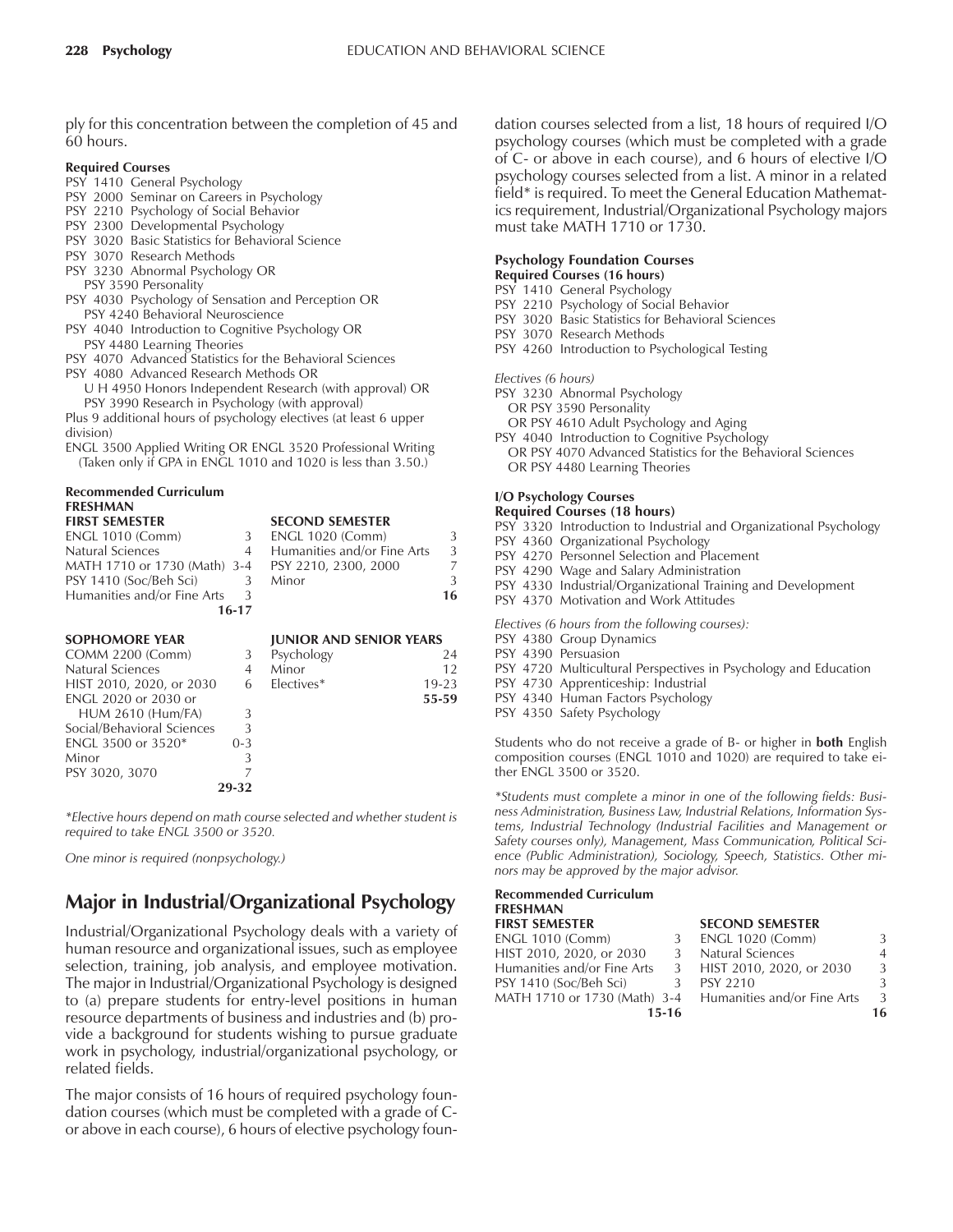| <b>SOPHOMORE YEAR</b>       |           | <b>JUNIOR YEAR</b>          |          |
|-----------------------------|-----------|-----------------------------|----------|
| <b>ENGL 2020 or 2030 or</b> |           | PSY 3070, 4260 and          |          |
| <b>HUM 2610 (Hum/FA)</b>    | 3         | PSY 4040 or 4070 or 4480 10 |          |
| COMM 2200 (Comm)            | 3         | PSY 4360                    | 3        |
| Natural Sciences            | 4         | I/O Psychology              |          |
| Social/Behavioral Sciences  | 3         | Minor                       | 6        |
| PSY 3230 or 3590 or 4610    | 3         | Electives                   | 6        |
| PSY 3020, 3320              | 6         |                             | 28       |
| <b>ENGL 3500 or 3520*</b>   | $0 - 3$   |                             |          |
| Minor                       | 6         | <b>SENIOR YEAR</b>          |          |
|                             | $28 - 31$ | I/O Psychology              | 15       |
|                             |           | Minor                       | 6        |
|                             |           | Electives*                  | $8 - 12$ |
|                             |           |                             | 29-33    |

*\*Elective hours depend on math course selected and whether student is required to take ENGL 3500 or 3520.*

# **Minor in Industrial/Organizational Psychology**

The minor in Industrial/Organizational Psychology requires 15 semester hours. Students who are also pursuing a Bachelor of Science degree in Psychology may select Industrial/ Organizational Psychology as one of their two minors. *Courses may not count toward both a major and minor.*

#### **Required Courses (9 hours)**

- PSY 3320 Introduction to Industrial and Organizational Psychology
- PSY 4360 Organizational Psychology
- PSY 4270 Personnel Selection and Placement OR
- PSY 4330 Industrial Organizational Training and Development

#### **Elective Courses (6 hours)**

PSY 4270 Personnel Selection and Placement (if not taken as a required course)

- PSY 4290 Wage and Salary Administration
- PSY 4330 Industrial/Organizational Training and Development (if not taken as a required course)
- PSY 4340 Human Factors Psychology
- PSY 4350 Safety Psychology
- PSY 4370 Motivation and Work Attitudes
- PSY 4380 Group Dynamics

# **Minor in Life Span Development**

The Life Span Development minor is designed to provide more specialized instruction in life span and human development issues and is appropriate for students with majors or minors in psychology, social work, sociology, health education, gerontology, women's studies, health care related fields, and similar areas.

#### **Required Courses (9 hours)**

- PSY 4190 Child Psychology *(Students who take both CDFS 2350 and 3310 may choose to substitute these for this requirement.)*
- PSY 4210 Adolescent Psychology *(Students may choose to substitute CDFS 4310 for this requirement.)*
- PSY 4610 Adult Psychology and Aging

#### **Elective Courses (choose two, 6 hours)**

- PSY 2300 Developmental Psychology
- PSY 3240 Abnormal Child Psychology
- PSY 4250 Psychology of Exceptional Children
- PSY 4440 Close Relationships
- PSY 4450 Psychology of the Self
- PSY 4600 Psychosexual Adjustment
- PSY 4620 Psychology of Women

PSY 4630 Death and Dying

PSY 4720 Multicultural Perspectives in Psychology and Education

# **Minor in Mental Health Services**

The Mental Health Services minor prepares students for entry-level positions in mental health settings. It is designed for students planning to work in mental health, health care, social service, and other settings where they would deal with mental health issues, including careers such as social work, counseling, medicine, gerontology, health education, and child and family services.

#### **Required Courses (6 hours)**

PSY 3230 Abnormal Psychology PSY 4110 Issues and Ethics in Mental Health Services

#### **Choose one from the following developmental/diversity group:**

- PSY 3250 Perspectives on Black Psychology
- PSY 4190 Child Psychology
- PSY 4210 Adolescent Psychology
- PSY 4600 Psychosexual Adjustment
- PSY 4610 Adult Psychology and Aging
- PSY 4620 Psychology of Women
- PSY 4720 Multicultural Perspectives in Psychology and Education

#### **Choose one from the following skills group:**

PSY 4440 Behavioral Modification

- PSY 4470 Theories of Counseling
- PSY 4650 Health Psychology

## **Choose one from the following theory and application group:**

- PSY 3240 Abnormal Child Psychology
- PSY 3590 Personality
- PSY 4250 Psychology of Exceptional Children
- PSY 4260 Introduction to Psychological Testing
- PSY 4460 Psychology of Happiness and Well-Being
- PSY 4630 Death and Dying

#### **Recommended but not required:**

PSY 4740, 4750, or 4760 Apprenticeship: Child, Pre-Clinical, Adolescent (1-3 hours)

#### **Minor in Neuroscience**

The Neuroscience minor provides a neuroscience background for students planning to pursue advanced degrees in psychology, counseling, biology, education, medical professions, and neuroscience and for students seeking additional training for jobs in assessment, rehabilitation, and treatment of children and adults with brain damage, brain diseases, and drug rehabilitation.

#### **Required Courses (10 hours)**

PSY 2190 Human Brain, Behavior, and Consciousness PSY 4240 Behavioral Neuroscience BIOL4560 Neurobiology **Elective Courses (6 hours)** PSY 4780 Human Neuropsychology PSY 4030 Psychology of Sensation and Perception PSY 4050 Applied Psychopharmacology PSY 4130 Laboratory in Psychology (Sensation and Perception) PSY 4150 Laboratory in Psychology (Behavioral Neuroscience) PHIL4550 Philosophy of the Mind *It is recommended that PSY 2190 be taken prior to the other required and elective courses in the Neuroscience minor.*

*PSY 4240 is a prerequisite for PSY 4780.*

*BIOL 1110, 1120, and either PSY 4030 or 4240 are prerequisites for BIOL 4560.*

*Courses used to obtain a Neuroscience minor cannot be used for majors or other minors.*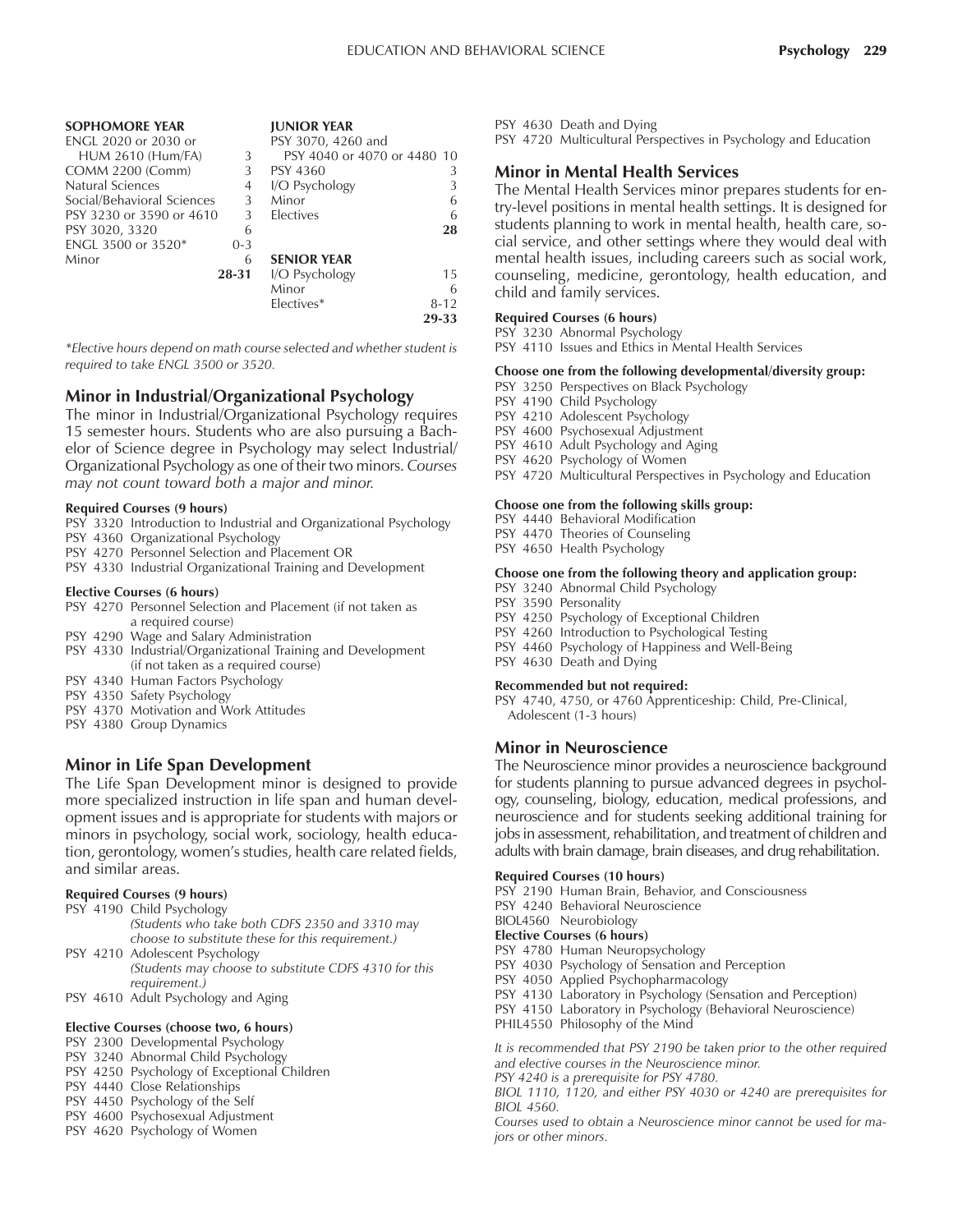# **Interdisciplinary Minor in Behavioral Research**

The Behavioral Research minor is designed to provide more specialized instruction in research skills and data analysis and is appropriate for students planning careers emphasizing research and/or quantitative analysis including students majoring in fields such as psychology, sociology, political science, marketing, and mathematics. This minor may be particularly attractive to students wanting to pursue graduate work.

#### **Basic Statistics (3-7 hours)**

PSY 3020 Basic Statistics for Behavioral Science (lab may be required—see schedule book) SOC 3050 Data Analysis P S 4000 Quantitative Methods of Research (social sciences) Q M 2610 Statistical Methods I MATH 1530 Applied Statistics **Basic Research Methods (3-7 hours)**

| <b>PSY</b> | 3070 Research Methods     |
|------------|---------------------------|
|            | SOC 3040 Research Methods |
|            |                           |

- S W 2630 Interviewing Skills for Social Work Practice<br>S W 3110 Research Methods for Social Work Practice
- 3110 Research Methods for Social Work Practice
- MKT 3930 Marketing Research

#### **Advanced Statistics (3-6 hours)**

- PSY 4070 Advanced Statistics Q M 3620 Statistical Methods II
- P S 4110 Quantitative Methods of Research
- PHED 4810 Measurement and Evaluation
- MATH 2050 Probability and Statistics

## **Advanced Research Methods (3-6 hours)**

- PSY 4080 Advanced Research Methods
- PHIL 4500 Philosophy of Science
- MKT 4880 Applied Marketing Research

*NOTE: Students who do not receive a grade of B- or higher in both English composition courses (ENGL 1010 and 1020) will be required to take either ENGL 3500 or 3520.*

# **Courses in Psychology [PSY]**

- **1410 General Psychology.** Three credits. Introductory survey course. Includes biological foundations, perception, principles of learning, intelligence, motivation, emotion, human development, personality, social psychology, behavior disorders, and psychotherapy.
- **1420 Psychology of Adjustment.** Three credits. Processes of human adjustment, adaptation, and environmental influences. Development of self-understanding, constructive management of emotion and stress, and healthy interpersonal relationships.
- **2000 Seminar on Careers in Psychology.** One credit. Prerequisite: PSY 1410. Required for Psychology majors in the first 21 hours of psychology courses. Requirements needed for success in jobs or graduate school. Interest exploration and development of a career timeline and a resume/vita. Students who choose to complete assessment inventories will pay the Counseling and Testing Center an assessment fee of approximately \$20.
- **2180 Thinking: Intelligence and Creativity.** Three credits. Psychological approaches to the study of information processing, thinking, and knowing, with emphasis on cognitive style, problem solving, and creative thinking.
- **2190 Human Brain, Behavior, and Consciousness.** Three credits. Introduction to the involvement of the brain in behavior and

conscious experiences. Altered states of consciousness, mental illness, drug-induced states, sleep, learning, memory, and language. No biology background required.

- **2210 Psychology of Social Behavior.** Three credits. Prerequisite: PSY 1410 recommended but not required. Systematic study of social behavior. Includes interaction between people, perception of others, interpersonal attraction, aggression, altruism, conformity, attitudes, and group behavior.
- **2300 Developmental Psychology.** Three credits. Broad survey of the biological and environmental factors influencing physical, cognitive, and social development from conception until death. Emphasis on current research and theory. Will not substitute for SOC 3150, S W 3150, or CDFS 3340.
- **3020 Basic Statistics for Behavioral Science.** Three credits. Prerequisite: 3 credit hours of college-level mathematics. PSY 3030 may be required. (See schedule book.) Elementary descriptive and inferential statistics and their applications.
- **3030 Laboratory in Psychology.** One credit.
- **3070 Research Methods.** Four credits. Prerequisite: PSY 3020. Analysis of methodological issues in psychological research. Designed to teach skills in the formulation, execution, interpretation, and presentation of psychological investigations. Three hours lecture and one one-hour laboratory.
- **3230 Abnormal Psychology.** Three credits. Prerequisite: PSY 1410. Patterns of maladaptive behavior, including anxiety, depression, schizophrenia, and antisocial behavior.
- **3240 Abnormal Child Psychology.** Three credits. Prerequisite: PSY 1410. Emotional and behavioral disorders in childhood and adolescence including autism and depression and child maltreatment.
- **3250 Perspectives on Black Psychology.** Three credits. Application of psychological principles to the personality development and behavior patterns of African Americans, in light of cultural heritage and contemporary events. Implications for assessment and counseling.
- **3320 Introduction to Industrial and Organizational Psychology.** Three credits. Applications of psychology to business and industry. Topics include employee selection, performance appraisal, training, leadership, motivation, work environment, job design, safety, and work stress.
- **3590 Personality.** Three credits. Historical and contemporary personality theory and research, including the trait, cognitive, and motivational approaches. Topics include personality development, the unconscious, the self, goals, emotions, coping, disorders, and personality change.
- **3750 Introduction to Clinical Psychology.** Three credits. Reviews the historical background, roles, and responsibilities of clinical psychologists and differentiates their duties from other mental health professionals. Introduction to assessment and clinical interventions.
- **3990 Research in Psychology.** One to three credits. Prerequisites: 6 hours of psychology recommended but not required. Supervised research in current topics in psychology. Contact individual faculty members for research possibilities and requirements. May be repeated. (Students majoring in Psychology or the Pre-Graduate School concentration may apply up to 6 hours of credit to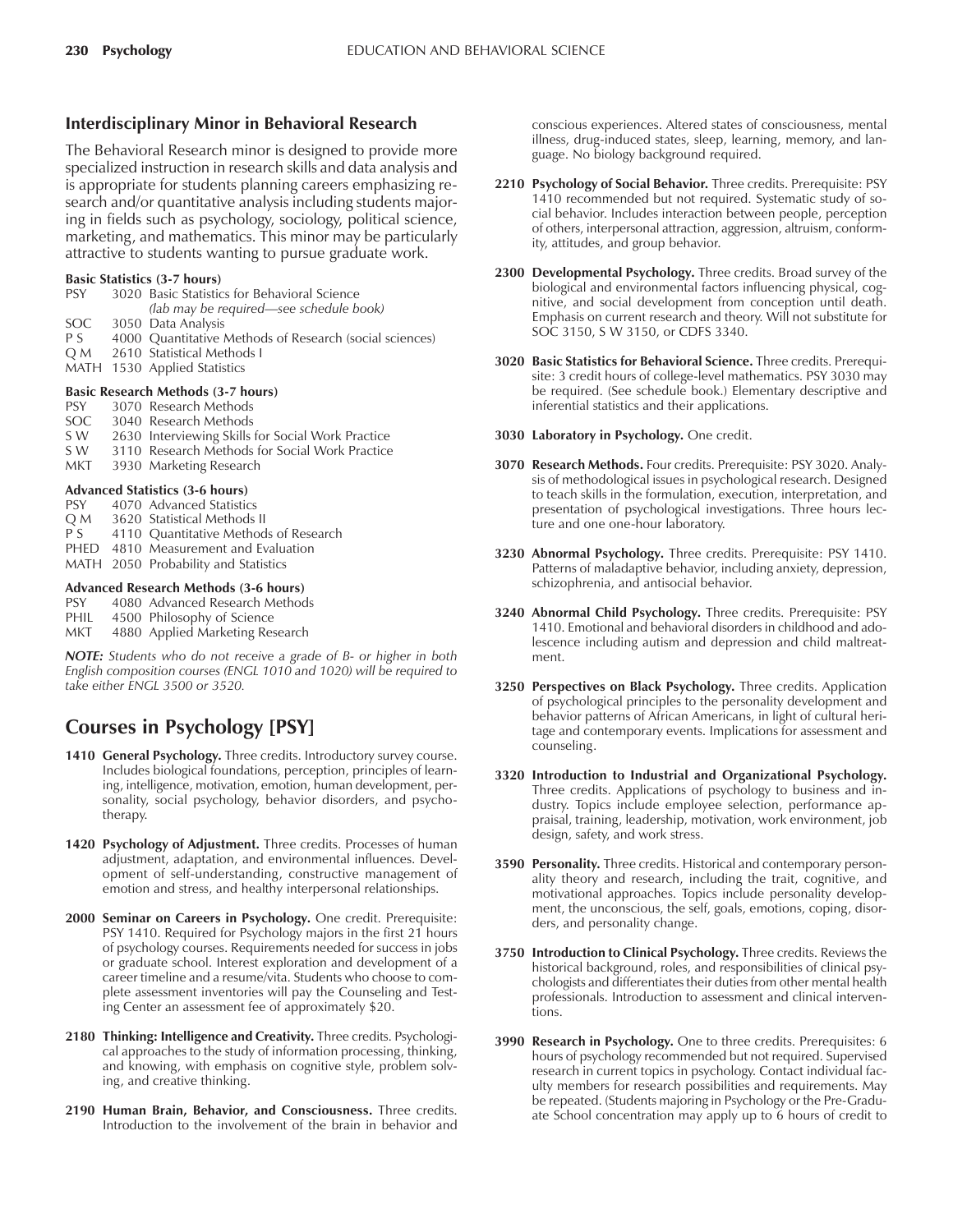the major. Students majoring in I/O Psychology may apply up to 4 hours of credit to the major. Students minoring in Psychology may apply up to 6 hours of credit to the minor.)

- **4010 Laboratory in Psychology: Honors.** One credit each. May be repeated. Prerequisite: PSY 3020. Supervised laboratory in an area of psychology related to a content course. The laboratory can only be taken during the semester the student is enrolled in the content course.
- **4030 Psychology of Sensation and Perception.** Three credits. Prerequisite: PSY 1410 or permission of instructor. Perceptual and physiological (sensory) mechanisms involved in vision, hearing, taste, smell, and touch. Perceptual consequences of central nervous system events. Historical perspectives.
- **4040 Introduction to Cognitive Psychology.** Three credits. Information processing approach to the study of cognitive processes: attention, perception, memory, language, reasoning, problem solving, and decision making.
- **4050 Applied Psychopharmacology.** Three credits. Reviews current information on the action and uses of the most important groups of psychoactive drugs. Clinical, legal, and ethical aspects.
- **4060 Sport Psychology.** Three credits. Prerequisite: PSY 1410 or consent of instructor. Application of psychological principles, motivational research, and social/psychological findings to the arena of sports. Theory and application of performance enhancement and teamwork in sports. See ATHC 4060.
- **4070 Advanced Statistics for the Behavioral Sciences.** Three credits. Prerequisites: Grade of B or higher in PSY 3020 or equivalent course. Topics include multiple regression, factorial anova, repeated measures ANOVA, ANCOVA, and categorical data analysis. Offers preparation for graduate-level statistics courses often required in master's and doctoral level programs as well as for employment positions in business and government.
- **4080 Advanced Research Methods.** Three credits. Prerequisites: Grade of B or higher in PSY 3070 or equivalent training (POD), PSY 4070, and ENGL 3500 or 3520. Design, conduct, analyze, and report psychological research. Advanced research conducted individually or in small groups. Offers preparation for graduatelevel research required in master's and doctoral programs and for research applications in business and government settings.
- **4110 Issues and Ethics in Mental Health Services.** Three credits. Prerequisites: PSY 1410 and 3230. Overview of mental health services that can be provided by the Bachelor's graduate. Offers training necessary for entry-level positions in mental health agencies, emphasizing ethical guidelines and legal issues.
- **4120 Psychology of Criminal Behavior.** Three credits. Survey of theory and research pertaining to criminal behavior, covering topics such as mental illness and crime, criminal homicide, assault, and sex offenses.
- **4130 Laboratory in Psychology.** One credit.
- **4140 Laboratory in Psychology.** One credit.
- **4150 Laboratory in Psychology.** One credit.
- **4180 Laboratory in Psychology.** One credit.
- **4190 Child Psychology.** Three credits. Prerequisite: PSY 2300 recommended but not required. Intensive research-based overview of child development from conception to puberty, including ex-

periences in observation and/or interaction with children. Cognitive development, language development, peer interaction, moral development, and the contexts of child development.

- **4210 Adolescent Psychology.** Three credits. Prerequisite: PSY 2300 recommended but not required. Physiological, emotional, mental, and social characteristics of adolescent development, including primary factors of influence.
- **4220 Correctional Psychology.** Three credits. Legal, law enforcement, delinquency, and criminal psychology, including psychological evaluation, classification, therapy, and rehabilitation. Special classifications. Field problems. Preventive implications.
- **4240 Behavioral Neuroscience.** Three credits. The role of the brain in those areas which are typically considered by psychology, such as sensory and motor functions, motivation, higher mental functions, and mental disorders.
- **4250 Psychology of Exceptional Children.** Three credits. Identification and etiology of patterns of exceptionality, with consideration given to behavioral manifestations and preventive and correctional programs.
- **4260 Introduction to Psychological Testing.** Three credits. Modern practices in test construction, selection, and application to a variety of situations such as schools, clinics, and businesses.
- **4270 Personnel Selection and Placement.** Three credits. Survey of test, interview, and other variables relating to applicant evaluation, placement, and upgrading.
- **4290 Wage and Salary Administration.** Three credits. Analysis of theory and practice in the administration of compensation. Practices and issues related to job analysis, job evaluation, wage and salary administration, incentive plans, and legal considerations.
- **4330 Industrial/Organizational Training and Development.** Three credits. Examination of training and development methods for industrial and other organizational use. Includes both managerial and worker training. Includes learning, needs assessment, program development, and program evaluation.
- **4340 Human Factors Psychology.** Three credits. Prerequisite: PSY 3320 or consent of instructor. The process of designing for human use. Considers individual differences, visual, auditory, and tactile displays, anthropometry, illumination, noise, humans in motion, and space and environmental studies.
- **4350 Safety Psychology.** Three credits. Survey of basic theories of accident causation, safety research literature, methods of accident prevention, and industrial hygiene.
- **4360 Organizational Psychology.** Three credits. Prerequisite: PSY 1410. Application to human interaction, group processes, and leadership.
- **4370 Motivation and Work Attitudes.** Three credits. Understanding and application of motivation theories, particularly in the workplace. Topics include emotions; work attitudes, such as job satisfaction, organizational commitment, and organizational culture; effects on performance; measurement.
- **4380 Group Dynamics.** Three credits. The functioning of groups. Includes development of group structure, group conflict, cohesion, social influence, leadership, group productivity, group decision making, and growth groups.